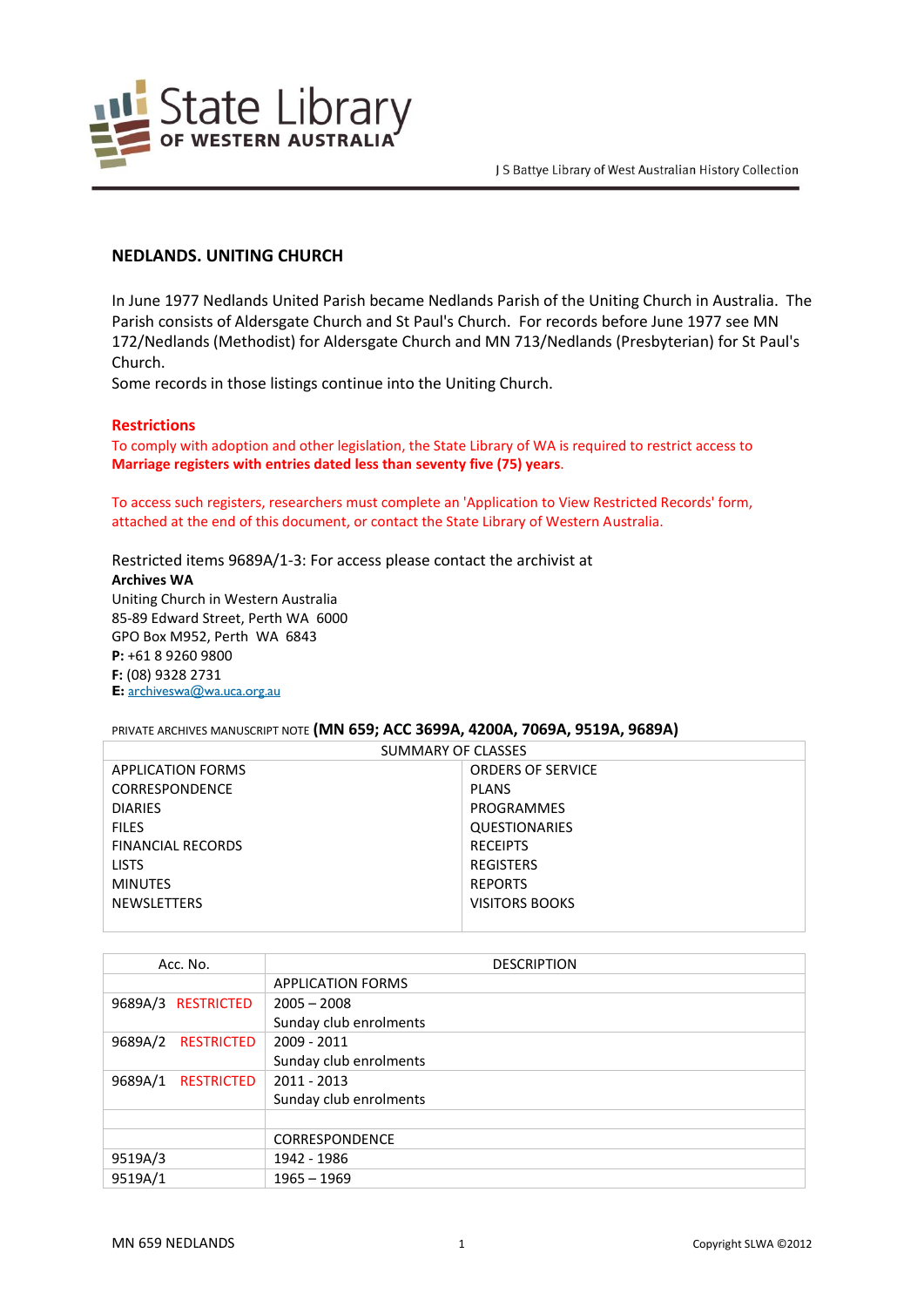

| Acc. No. | <b>DESCRIPTION</b>                                                              |
|----------|---------------------------------------------------------------------------------|
|          | Organ                                                                           |
| 3699A/1  | 4 March 1980 - 20 June 1984                                                     |
|          | Council of Elders, Aldersgate                                                   |
| 3699A/2  | 1977 - 30 April 1984                                                            |
|          | Council of Elders, St Paul's. Includes Reports, Nomination Papers               |
| 9519A/5  | January 1977 - April 1994                                                       |
|          | Korean congregation                                                             |
| 4200A/5  | 28 May 1983 - 5 November 1988                                                   |
|          | Ladies Guild                                                                    |
| 3699A/3  | 4 February 1983 - 5 March 1985                                                  |
|          | Parish Council                                                                  |
| 9519A/4  | 23 May 1984 - 14 May 1991; 25 October 2002 - 17 March 2010                      |
|          |                                                                                 |
|          | <b>DIARIES</b>                                                                  |
| 9519A/2  | 6 May 1985 - 17 July 1987                                                       |
|          | Parish office log                                                               |
|          |                                                                                 |
|          | <b>FILES</b>                                                                    |
|          | Council of Elders: Combined                                                     |
| 3699A/4  | 25 November 1980 - 24 October 1984                                              |
|          | Includes Agenda, Booklet, correspondence, Lists of Members, Minutes, Reports,   |
|          | <b>Statistical Returns</b>                                                      |
|          | Mission and Outreach Committee                                                  |
| 3699A/5  | 1981 - 1982                                                                     |
|          | Includes circular Correspondence; List of neighbourhood groups; Minutes; Order  |
|          | of Service: 17 October 1982 "Festival of Faith".                                |
|          | Parish Council: Files incl. Correspondence; Minutes of Presbytery and of Parish |
|          | committees; Reports                                                             |
| 3699A/6  | 1978                                                                            |
| 3699A/7  | 1979                                                                            |
| 3699A/8  | 3 December 1979 - 22 December 1982                                              |
| 3699A/9  | 1980                                                                            |
| 3699A/10 | 10 March 1981 - 15 November 1982                                                |
|          | Reports                                                                         |
| 3699A/11 | $1980 - 1983$                                                                   |
|          | Planning Committee. Includes correspondence, minutes, reports                   |
| 3699A/12 | $1981 - 1984$                                                                   |
|          | Stewardship Committee. Correspondence, Minutes, Reports                         |
| 9519A/19 | 1991                                                                            |
|          | Parish profile                                                                  |
| 9689A/8  | 1991                                                                            |
|          | Parish profile                                                                  |
|          |                                                                                 |
|          | <b>FINANCIAL RECORDS</b>                                                        |
| 3699A/13 | $1980 - 1984$                                                                   |
|          | <b>Budget papers and Financial Statements</b>                                   |
| 3699A/14 | 1984                                                                            |
|          | Receipts, Financial Statements, Offering Record Sheets                          |
| 4200A/1  | 1 December 1982, 31 December 1985; 31 Dec 1982                                  |
|          | St Paul's Women's Guild                                                         |
| 4200A/2  | 27 October 1983 - 23 October 1987                                               |
|          | Women's Guild                                                                   |
| 4200A/2  | 16 April 1985 - 29 January 1988                                                 |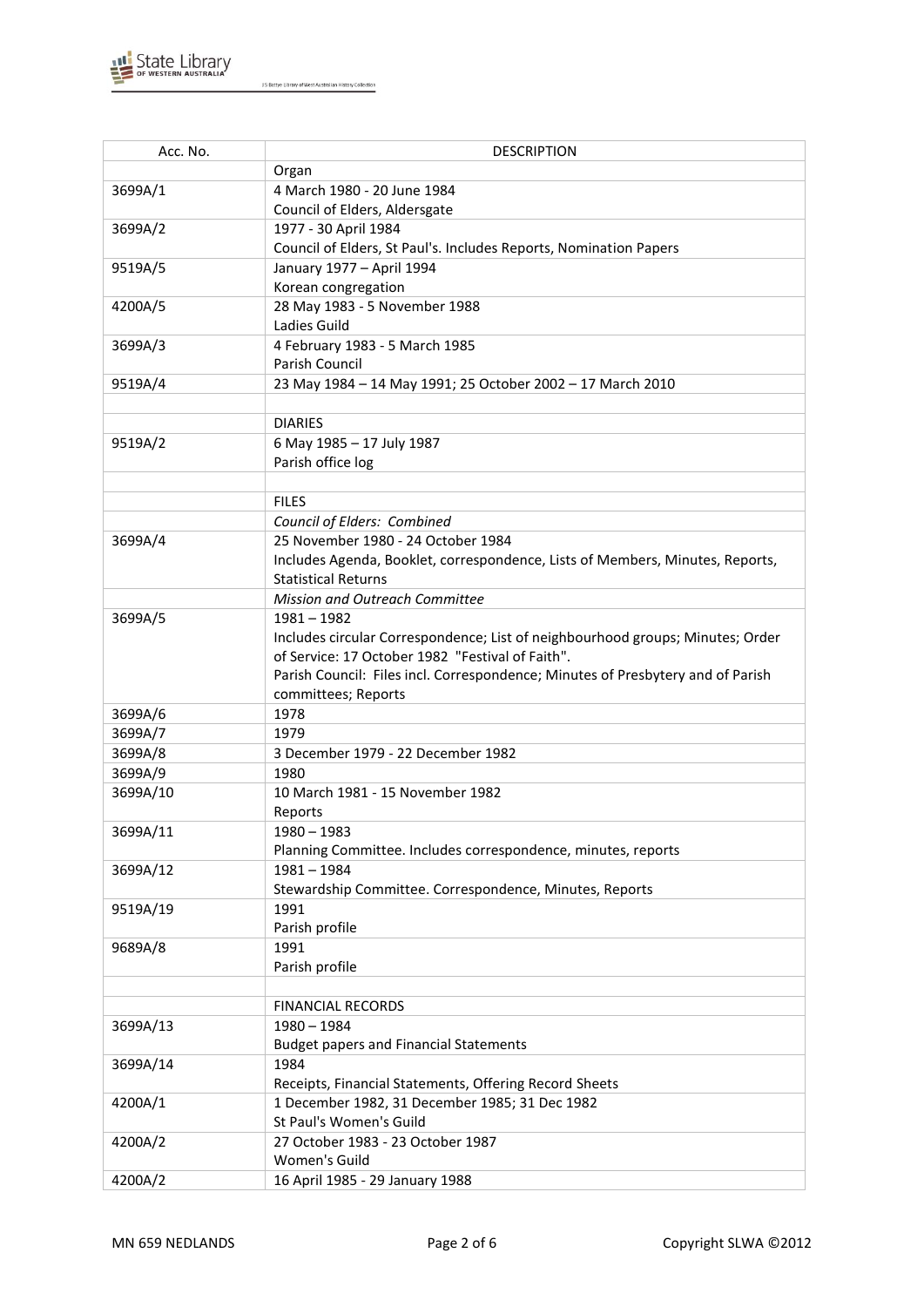

| Acc. No. | <b>DESCRIPTION</b>                                                             |
|----------|--------------------------------------------------------------------------------|
|          | Women's Guild                                                                  |
| 4200A/3  | 17 February 1977 - 18 December 1987                                            |
|          | Women's Guild                                                                  |
| 4200A/4  | 10 December 1984 - 18 December 1987                                            |
|          | Women's Guild                                                                  |
|          |                                                                                |
|          | <b>LISTS</b>                                                                   |
| 3699A/15 | [1981]                                                                         |
|          | Neighbourhood Groups                                                           |
|          |                                                                                |
|          | <b>MINUTES</b>                                                                 |
| 9519A/11 | 29 July 1958 - 26 June 1962                                                    |
|          | <b>Building committee</b>                                                      |
| 3699A/16 | 26 September 1977 - 2 October 1983                                             |
|          | Council of Elders, Aldersgate                                                  |
| 3699A/17 | 24 October 1983 - 13 February 1984                                             |
|          | Ladies' Guild, Aldersgate                                                      |
| 3699A/18 | 2 February 1978 - 2 December 1984                                              |
|          | <b>Nedlands Christian Council</b>                                              |
| 9519A/6  | 21 March 1978 - 15 April 1991                                                  |
|          | St Pauls, elders                                                               |
| 3699A/19 | 3 February 1981 - 14 August 1984<br>Parish Council                             |
| 3699A/20 | 22 February 1977 - 12 December 1983                                            |
|          | Glued in book. Also includes combined meetings of Nedlands Methodist Quarterly |
|          | Meeting and St Paul's Session, 8 March 1976 - 25 January 1977                  |
| 9519A/14 | $1978 - 2001$                                                                  |
|          | Congregation. Annual general meetings                                          |
| 9519A/16 | 16 January 1978 - 3 May 1993                                                   |
|          | Property committee                                                             |
| 3699A/21 | 17 November 1980 - 10 September 1984                                           |
|          | File of duplicated minutes. Includes List of Parish Councillors, 1 May 1980    |
| 9519A/15 | 16 February 1984 - 26 November 1987                                            |
|          | St Pauls women's guild                                                         |
| 9519A/12 | 20 February 1984 - 10 December 1998                                            |
|          | Parish council                                                                 |
| 9519A/17 | 21 May 1985 - 7 October 1996                                                   |
|          | Property committee                                                             |
| 9519A/7  | 18 April 1988 - 18 November 1991                                               |
|          | Elders                                                                         |
| 9689A/16 | 20 May 1991 - 6 May 1998                                                       |
|          | <b>Elders Council</b>                                                          |
| 9519A/8  | 17 February 1992 - 2 September 1998                                            |
|          | Elders council                                                                 |
| 9519A/18 | 18 February 1992 - 14 November 1996                                            |
| 9689A/7  | Stewardship<br>2 February 1995 - 24 November 1999                              |
|          | Parish Council                                                                 |
| 9519A/9  | 15 November 2000 - 23 November 2005                                            |
|          | Elders council                                                                 |
| 9519A/13 | 30 August 2000 - 7 February 2001; 2002; 2008                                   |
| 9519A/10 | 18 January 2006 - 4 November 2009                                              |
|          | Elders council                                                                 |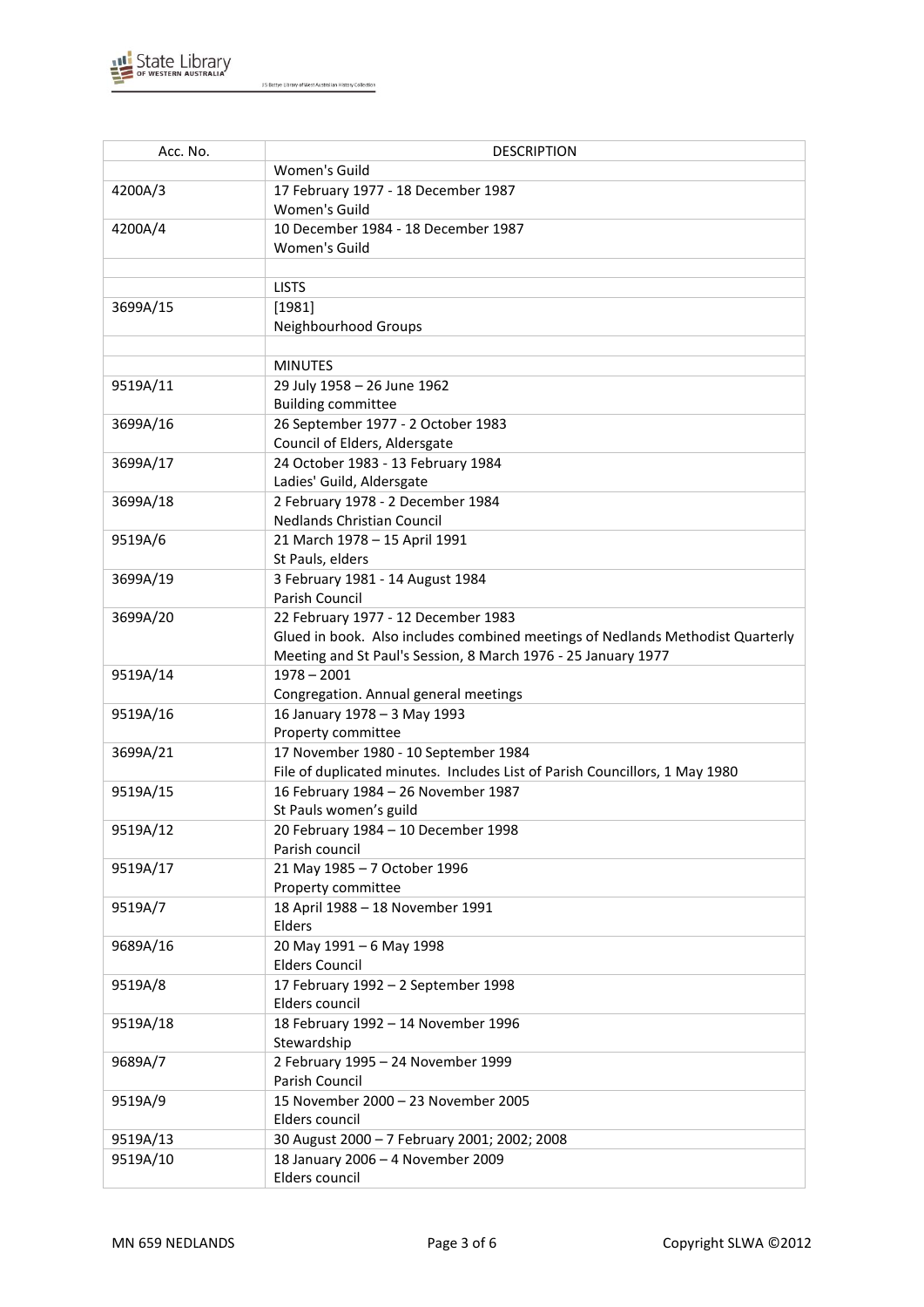

| Acc. No.                       | <b>DESCRIPTION</b>                                                                                                 |
|--------------------------------|--------------------------------------------------------------------------------------------------------------------|
|                                |                                                                                                                    |
|                                | <b>NEWSLETTERS</b>                                                                                                 |
| 3699A/22                       | "The Beacon" (Monthly to 1981, Bimonthly from 1982)                                                                |
|                                | July 1977 (Issue No 375) - February/March 1985 (Issue No 440). [Some issue                                         |
|                                | numbers are used for more than one issue.] For previous issues see MN                                              |
|                                | 713/Nedlands.                                                                                                      |
|                                | "Weekly Bulletin"                                                                                                  |
|                                | 5 May 1985 - 28 December 1986.<br>Several 1986 issues include Order of Service. Also includes Order of Service for |
|                                | "Tenebrae" 27 March 1986                                                                                           |
|                                |                                                                                                                    |
|                                | <b>ORDERS OF SERVICE</b>                                                                                           |
| 3699A/24                       | 6 February 1977:                                                                                                   |
|                                | Inauguration of Nedlands United Parish                                                                             |
|                                | [26 June 1977]                                                                                                     |
|                                | Nedlands Parish service for Inauguration of Uniting Church                                                         |
|                                | 26 June 1977: Western Australia Synod service for Inauguration of Uniting Church                                   |
|                                | File also incl's pamphlets:                                                                                        |
|                                | "Prayers for Month Preceding the Inauguration of the Uniting Church in Australia                                   |
|                                | "Stewardship Review" October 1979 "We Share Together" 1981 Aldersgate Church                                       |
|                                | "Diamond Jubilee Souvenir" 1993<br>17 October 1982:                                                                |
|                                | "Festival of Faith". In File of Mission and Outreach Committee                                                     |
| 3699A/23                       | 16 March 1986 - 30 November 1986                                                                                   |
|                                | [incomplete].Several Orders of Service                                                                             |
|                                | Incorporating "Weekly Bulletin" in file of Newsletters. Incl's "Tenebrae" 27 March                                 |
|                                | 1986                                                                                                               |
|                                |                                                                                                                    |
|                                | <b>PLANS</b>                                                                                                       |
|                                | October 1979                                                                                                       |
|                                | Architectural: St Paul's Additions. Filed in Battye Maps collection                                                |
|                                |                                                                                                                    |
|                                | PROGRAMMES                                                                                                         |
| 4200A/6                        | 1985<br>Ladies Guild                                                                                               |
|                                |                                                                                                                    |
|                                | <b>QUESTIONNAIRES</b>                                                                                              |
| 3699A/25                       | 1980                                                                                                               |
|                                | Planning Committee File also includes Reports and some Correspondence                                              |
|                                |                                                                                                                    |
|                                | <b>RECEIPTS</b>                                                                                                    |
| 4200A/7                        | 20 July 1984 - 15 May 1990                                                                                         |
|                                | Ladies Guild                                                                                                       |
|                                |                                                                                                                    |
|                                | <b>REGISTERS</b>                                                                                                   |
|                                | Marriage:                                                                                                          |
| 3699A/26                       | 24 April 1981 - 17 December 1983                                                                                   |
| Marriage registers             |                                                                                                                    |
| <b>RESTRICTED</b>              |                                                                                                                    |
| 4200A/10<br>Marriage registers | 2 April 1983<br>Marriage. One entry only                                                                           |
| <b>RESTRICTED</b>              |                                                                                                                    |
| 3699A/27                       | 18 May 1985 - 31 August 1986                                                                                       |
|                                |                                                                                                                    |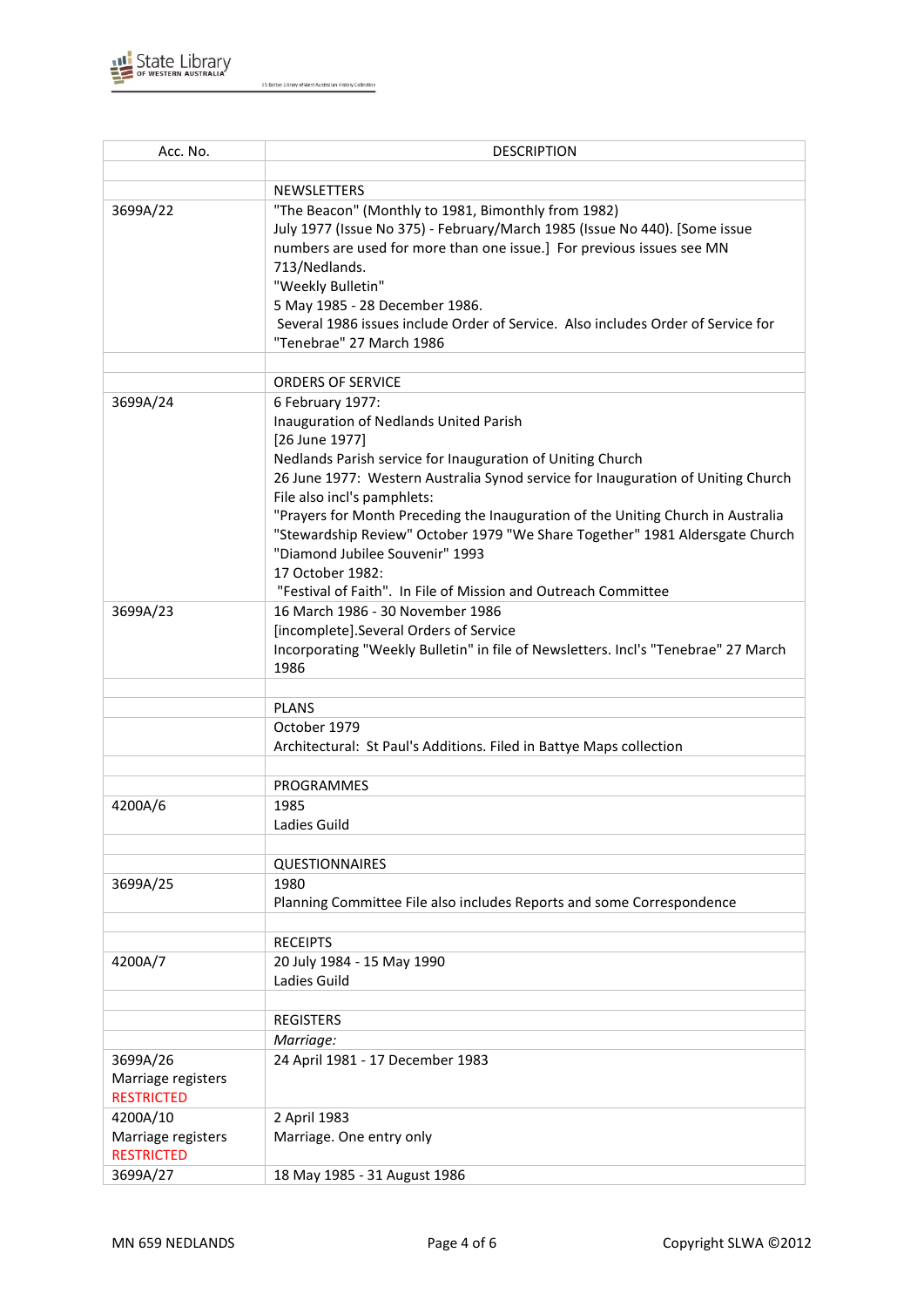

| Acc. No.           | <b>DESCRIPTION</b>                                                                 |
|--------------------|------------------------------------------------------------------------------------|
| Marriage registers | Includes marriages at Maida Vale and Subiaco                                       |
| <b>RESTRICTED</b>  | Certificate butts                                                                  |
| 3699A/28           | 17 August 1985 - 8 March 1987                                                      |
| Marriage registers | Includes marriages at Claremont, Cottesloe, Daglish, Rottnest Island               |
| <b>RESTRICTED</b>  | Certificate butts                                                                  |
| 3699A/29           | 7 December 1985 - 4 April 1987                                                     |
| Marriage registers | Includes marriages at Duncraig and East Victoria Park                              |
| <b>RESTRICTED</b>  | Certificate butts                                                                  |
| 9689A/9            | 15 November 1986 - 2 March 1997                                                    |
| Marriage registers | Marriage register                                                                  |
| <b>RESTRICTED</b>  |                                                                                    |
|                    |                                                                                    |
|                    | <b>REPORTS</b>                                                                     |
| 9519A/21           | 1973 - 1993                                                                        |
| 3699A/30           | $1981 - 1984$                                                                      |
|                    | Reports of organisations within the Parish to Annual Parish Meeting. Incl's Agenda |
|                    | for meetings; Minutes of Meeting 18 March 1984                                     |
| 9519A/23           | 24 March 1985 - 28 May 1997                                                        |
|                    | Meeting reports                                                                    |
| 9519A/20           | 18 May 1985 - 1 October 1998                                                       |
|                    | Property reports                                                                   |
| 4200A/8            | March 1987 - March 1988                                                            |
|                    | <b>Cottage Hospice</b>                                                             |
| 9519A/22           | 1994 - 1998                                                                        |
| 7069A              | 25 February 2001 - 9 March 2003                                                    |
|                    | Reports to the annual general meeting, includes financial statements               |
| 9689A/4            | 13 February 2002 - February 2011                                                   |
|                    | Annual audit reports                                                               |
| 9689A/11           | $1994 - 2006$                                                                      |
|                    | Annual parish reports (incomplete)                                                 |
| 9689A/10           | $2007 - 2010$                                                                      |
|                    | Annual parish reports                                                              |
| 9689A/5            | $2011 - 2016$                                                                      |
|                    | Annual parish reports                                                              |
|                    |                                                                                    |
|                    | <b>ROLLS</b>                                                                       |
| 9519A/24           | 1977; 1991                                                                         |
| 9519A/25           | 1972-1983                                                                          |
|                    | Baptised members and adherants                                                     |
| 9519A/26           | $1950 - 1952$                                                                      |
|                    | Cradle roll                                                                        |
|                    |                                                                                    |
|                    | <b>VISITORS BOOKS</b>                                                              |
| 9689A/12           | 1957-2004                                                                          |
|                    |                                                                                    |

Holdings =  $75 \text{ cm} + 60 \text{ cm} + 18 \text{ cm}$ 

#### *Copyright Restrictions*

The Commonwealth Copyright Act 1968 regulates copying of unpublished material. It is the user's legal obligation to determine and satisfy *copyright.*